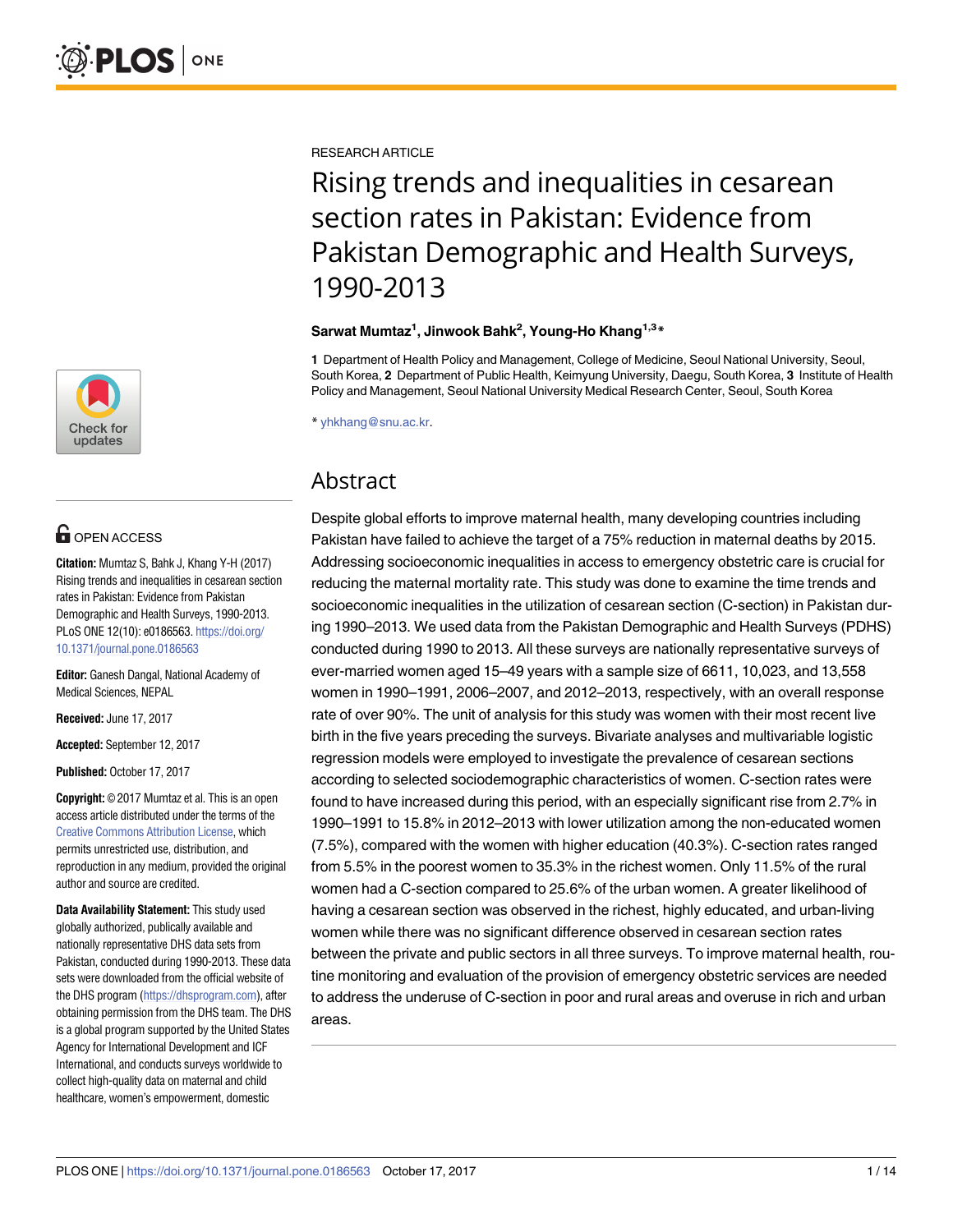<span id="page-1-0"></span>**PLOS** ONE

violence, and knowledge of HIV/AIDS to provide guidelines in the policy-making and health evaluation programs of various nations.

**Funding:** This study was supported by the National Research Foundation of Korea (NRF) grant funded by the Korea government (MSIP) (No. NRF-2014R1A2A1A11051392).The funders had no role in study design, data collection and analysis, decision to publish, or preparation of the manuscript.

**Competing interests:** The authors have declared that no competing interests exist.

#### **Introduction**

The Sustainable Development Goals have replaced the Millennium Development Goals (MDGs), with an aim of reducing the maternal mortality ratio (MMR) to less than 70 per 100,000 live births worldwide, and of ensuring healthy lives for all at all ages by 2030 [\[1\]](#page-11-0). Despite global efforts to improve maternal health and a 44% decline in maternal mortality worldwide, many developing countries, including Pakistan, failed to achieve the target of a 75% reduction in maternal deaths by 2015 [\[2\]](#page-11-0). An estimated 303,000 maternal deaths occurred in 2015, and 99% of them were reported in developing countries, particularly in Sub-Saharan Africa and South Asia [[3\]](#page-11-0). This suggests an urgent need to provide equitable, high-quality, evidence-based and respectful maternity care for all women everywhere [[4](#page-11-0)], specifically, universal access to emergency obstetric care should be prioritized on the global health agenda [[5](#page-11-0)].

Cesarean section (C-section) is an important indicator of accessibility to the emergency obstetric care. C-section is a surgical procedure widely performed to save maternal and fetal lives and for preventing complications during labor [\[6\]](#page-11-0). The World Health Organization (WHO) declared that cesarean section rate should not be higher than  $10\% - 15\%$  [[7](#page-11-0)], as unnecessary C-sections may be associated with an increased risk of maternal and neonatal mortality [\[8](#page-11-0)]. Simultaneously, C-sections are not always accessible to all women in many poor countries, even those in immediate need with a strong medical indication [\[9\]](#page-11-0). Therefore, the WHO released a new statement in 2015 regarding the rate, effective use, and indications for C-sections, and suggested that the rates should not be greater than 10% or lower than 5%, as both extremes are associated with adverse maternal and neonatal outcomes [\[10\]](#page-11-0). The trends in Csection rates have changed over time worldwide, with profound socioeconomic disparities across and within countries, predominantly in South Asia and Sub-Saharan Africa [\[11\]](#page-11-0). Cavallaro *et al*. (2013) analyzed Demographic and Health Survey (DHS) data from 26 countries in Sub-Saharan Africa and South Asia and reported C-section rates of less than 2% among the poorest groups [\[12\]](#page-11-0). A similar study from Mozambique revealed the underuse of C-sections among the poor and in rural areas, and overuse in advantaged groups [\[13\]](#page-11-0). A comparative international study using the DHS data from 45 developing countries including Pakistan found huge poor-rich inequalities in maternity care with a low coverage in rural and poor communities [\[14\]](#page-11-0).

Pakistan is among those 10 countries of the world that are responsible for approximately 59% of the global burden of maternal deaths [\[3\]](#page-11-0). The basic sociodemographic and health indicators demonstrate that Pakistan is facing several demographic and health challenges, specifically in maternal and child health. Pakistan, with 192.82 million is the world sixth most populous country. The life expectancy for male and female is 65 and 67 years respectively, with an adult literacy rate of 56% "S1 [Table"](#page-10-0). Overall the MMR in Pakistan has reduced from 521 in 1990 to 178 in 2015, however, Pakistan has failed to achieve the proposed target of 130 by 2015 [\[15\]](#page-12-0) and still the quality of obstetric and neonatal care in Pakistan is unsatisfactory [\[16\]](#page-12-0). In addition, the evidence clearly showed that there are significant socioeconomic disparities in maternal healthcare in Pakistan [\[17\]](#page-12-0). Monitoring socioeconomic inequalities plays a vital role in policy making to reduce these inequalities efficiently  $[18]$  $[18]$ . Specifically, exploring socioeconomic inequalities regarding access to basic emergency obstetric care is predominantly important for the improvement of maternal health in low- and middle-income countries [\[19\]](#page-12-0). Knowing the recent changes in rates may help in the assessment of factors regarding maternal and healthcare providers'characterstics and their effects on the rise in C-section [\[20\]](#page-12-0). Some studies examined association between C-section and socioeconomic status as measured by education or wealth index, using a subnational data or a single national survey data [\[21](#page-12-0), [22](#page-12-0)]. However, research regarding the comparative analysis of trends and socioeconomic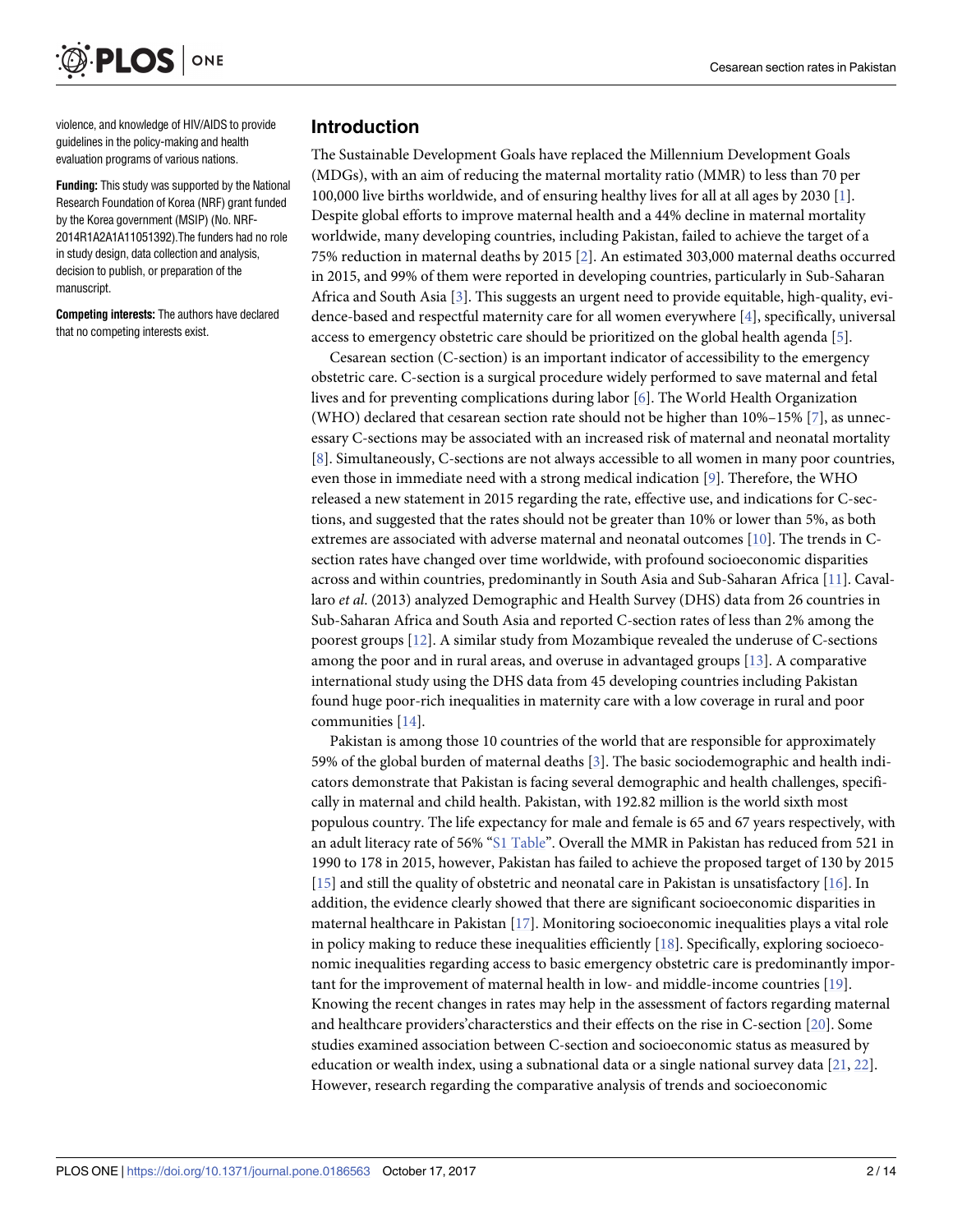<span id="page-2-0"></span>inequalities in utilization of C-sections has been scarce. To the best of our knowledge, no previous study has conducted a primary analysis of the rates and current status of inequalities in the C-section rate using the most recent data from Pakistan.

This study contributes to the existing literature by examining inequalities in the access and utilization of C-sections in Pakistan, using the most recent 2012–2013 Pakistan Demographic and Health Survey (PDHS) data and analyzing the sociodemographic characteristics of the study subjects, including current working status and ethnicity. This study also aimed to investigate the relationship between C-section rates and selected sociodemographic variables over time in an effort to inform policy-makers about equitable and focused strategies to end preventable maternal mortality and to improve maternal and child health in Pakistan and other South Asian countries.

#### **Methods**

This study used globally authorized, publically available and nationally representative DHS data sets from Pakistan, conducted during 1990–2013. These data sets were downloaded from the official website of the DHS program [\(https://dhsprogram.com\)](https://dhsprogram.com/), after obtaining permission from the DHS team. The DHS is a global program supported by the United States Agency for International Development and ICF International, and conducts surveys worldwide to collect high-quality data on maternal and child healthcare, women's empowerment, domestic violence, and knowledge of HIV/AIDS to provide guidelines in the policy-making and health evaluation programs of various nations. The same multistage stratified sampling procedure is used for all countries. Three rounds of the PDHS, conducted in 1991–1992, 2006–2007, and 2012–2013 were used for this study. All these surveys are nationally representative surveys of ever-married women aged 15–49 years. Highly trained interviewers interviewed the subjects by filling out a systematically designed questionnaire. The unit of analysis for this study was ever married women aged 15–49 years with their most recent live birth in the five years preceding the surveys. We calculated sampling weights to adjust for differences in the probability of selection and interviews among respondents. Because it was based on publicly available secondary data, this study was exempted from ethical review by the institutional review board and has no other relevant ethical considerations.

S2 [Table](#page-10-0) shows the survey year, the number of total households interviewed, the sample size of the eligible ever-married women aged 15 to 49 who participated in the surveys, and the total number of women who had a live birth in the three or five years preceding the survey. In Pakistan, a total of 6611, 10,023, and 13,558 women were successfully interviewed in 1990– 1991, 2006–2007, and 2012–2013, respectively, with an overall response rate of over 90%.

The outcome variable for this study was whether the last birth of a woman occurred by Csection, represented with the same questions in all surveys, such as "Was the baby delivered by cesarean section; that is did they cut your belly open to take the baby out?" or "Was the baby delivered by operation/surgery?". This was a binary variable, with 0 meaning 'no' and 1 meaning 'yes'.

The explanatory or independent variables selected for this study were included women's age, parity; women's education, women's current working status, wealth index, region, area of residence (urban or rural) and ethnicity. The wealth quintiles used for this study were calculated by the DHS team by principal component analysis based on household assets, the characteristics of the home, and water and sanitation facilities, and households were categorized as belonging to the poorest, poorer, middle, richer, or the richest group [[23](#page-12-0)]. We also included the place of delivery (home; public; private; and others, including non-governmental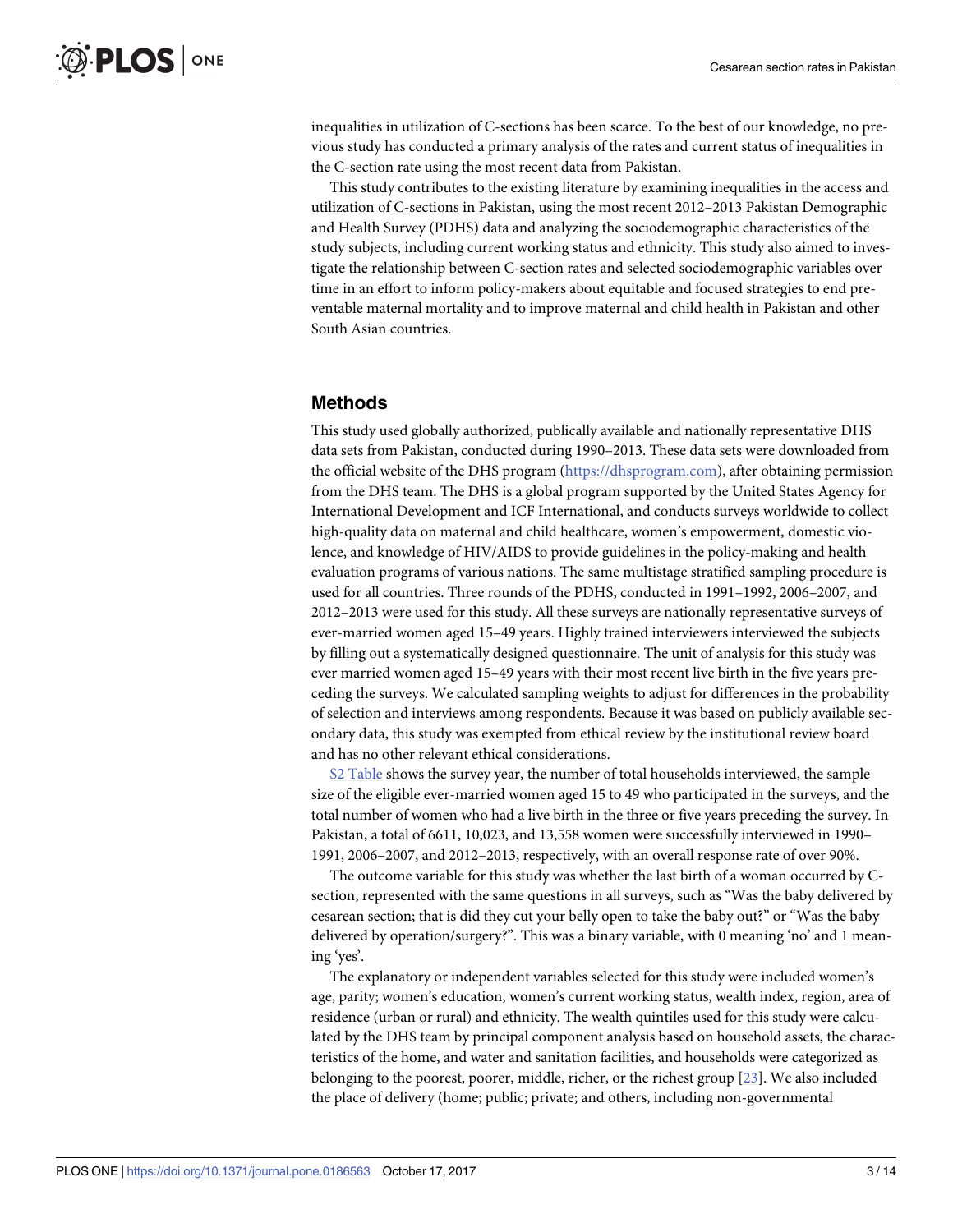<span id="page-3-0"></span>organization health arrangements) as an independent variable. The earlier rounds of PDHS lacked information about Gilgit/Baltistan because it was declared as a separate province in 2012.

We computed crude C-section rates according to women's sociodemographic characteristics and then estimated the adjusted C-section rates standardized for maternal age and parity through a direct standardization method using the samples of the PDHS 2012–2013, as the standard population. Confidence intervals of maternal age- and parity-adjusted C-section rates were also estimated. Percentage differences in C-section rates by sociodemographic characteristics were considered as absolute magnitude of inequalities in C-section. Logistic regression was used to estimate the odd ratios of C-sections according to the women's sociodemographic characteristics after adjustment for maternal age and parity. All analyses were performed using SAS statistical software version 9.4 (SAS Institute Inc., Cary, NC, USA).

#### **Results**

The socio-demographic characteristics and overall cesarean section rates of women who had a live birth in five years preceding each survey are shown in [Table](#page-4-0) 1. Most of the women were 25–29 years old and constituted about 29% of the total population in all three surveys. Overall, less than 10% of the women attained a higher educational level, although this trend increased remarkably from 1.2% in 1990–19991 to 9.2% in 2012–2013. With this increase in higher education, the proportion of working women also increased from 16.6% in the 1990–1991 survey to 25.0% in the 2012–2013 survey. Meanwhile, very little variation was seen in the distribution of women's wealth index. Of the respondents, less than 20% of the women belong to the richest group in all three surveys. More than half of the women live in urban areas with the highest population in the Punjab region. The proportion of women giving birth at health facilities (public and private sectors) increased rapidly, significantly in private sector. Data from the1990-1991 survey showed that 7.3% of mothers gave birth at public hospitals and 6.3% at private hospitals. This proportion increased to 15.3% and 36.3% in the 2012–2013 survey respectively.

[Table](#page-6-0) 2 showed that crude C-section increased from 2.7% in 1991–1992 to 15.8% in 2012– 2013, with large and increasing absolute disparities in C-section according to women's sociodemographic characteristics. A higher education level was associated with a markedly higher C-section rate in all three surveys, specifically; in 2012–2013 this rate was upraised to 40.3%. Huge disparities in C-section rates were also found within the wealth index and region. Higher C-section rates (35.3% in 2012–2013) were seen in the richest group of women, and it was clear that the lowest rates (5.5%) were present in the poorest group. The most populated province of Pakistan, Punjab, had persistently higher C-section rate (3.0%, 10.5% and 19.1% in 1990–1991, 2006–2007 and 2012–2013 respectively) followed by Sindh (3.0%, 7.9% and 17.4% in 1990–1991, 2006–2007 and 2012–2013 respectively). Both of them showed a same pattern of increase in C-section rates during the study period as contrary to Khyber Pakhtunkhwa (KPK) and Baluchistan, which had very low rates since 1990. However, KPK improved these rates to 5.3% in 2012–2013 whereas Baluchistan still had the lowest C-section rates (1.7% in 2012– 2013). In the PDHS 2012–2013, two more regions were included: Gilgit/Baltistan, and the Islamabad Capital Territory (ICT), also known as Islamabad. These two regions showed sharply contrasting rates of 3.7% in Gilgit/Baltistan and 27.7% in Islamabad. Similarly, women residing in urban areas had higher C-section rates than women in rural areas. In the most recent survey, the C-section rate was 25.6% in urban areas, as compared to 11.5% in rural areas; however, an increasing trend was also observed for rural areas. The C-section rates in the public healthcare sector were generally similar to that in private healthcare facilities. This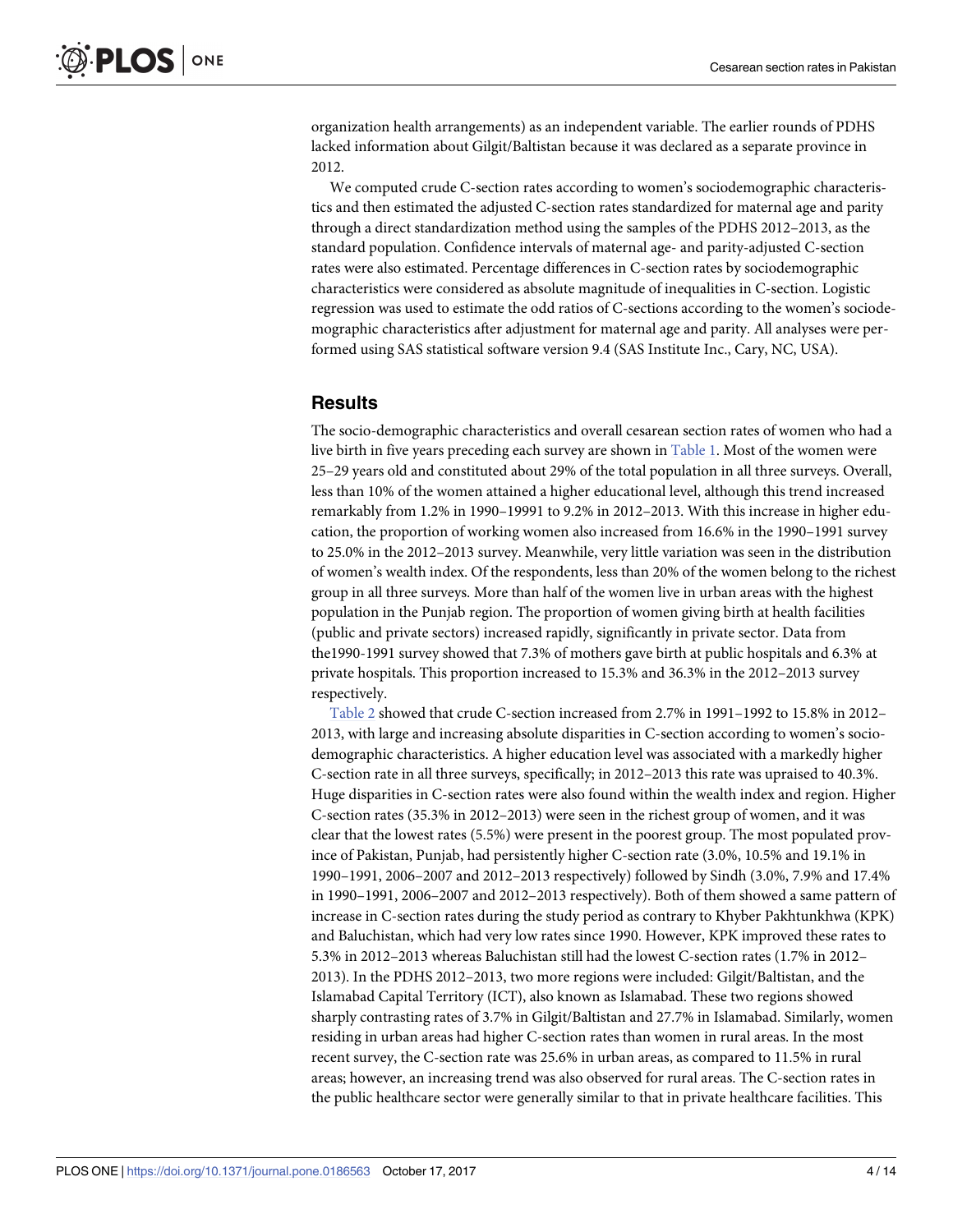<span id="page-4-0"></span>

[Table](#page-3-0) 1. Socio-demographic characteristics and the use of cesarean section from the Pakistan Demographic and Health Surveys (PDHS) in 1990-**1991, 2006–2007, and 2012–2013.**

| <b>Characteristics</b>                   | PDHS 1990-1991 |       | PDHS 2006-2007 |         | PDHS 2012-2013<br>$(N = 7446)$ |      |
|------------------------------------------|----------------|-------|----------------|---------|--------------------------------|------|
|                                          | $(N = 4061)$   |       | $(N = 5677)$   |         |                                |      |
| Maternal age, (years)                    | Frequency      | $\%$  | Frequency      | $\%$    | Frequency                      | %    |
| $15 - 19$                                | 209            | 5.2   | 230            | 4.1     | 229                            | 3.1  |
| $20 - 24$                                | 774            | 19.1  | 1104           | 19.4    | 1519                           | 20.4 |
| $25 - 29$                                | 1202           | 29.6  | 1639           | 28.9    | 2177                           | 29.2 |
| $30 - 34$                                | 859            | 21.2  | 1313           | 23.1    | 1862                           | 25.0 |
| $35 - 39$                                | 600            | 14.8  | 875            | 15.4    | 1099                           | 14.8 |
| $40 - 44$                                | 292            | 7.2   | 393            | 6.92    | 426                            | 5.7  |
| $45 - 49$                                | 125            | 3.1   | 122            | $2.2\,$ | 134                            | 1.8  |
| <b>Parity</b>                            |                |       |                |         |                                |      |
| 1                                        | 634            | 15.6  | 965            | 17.0    | 1418                           | 19.0 |
| $2 - 3$                                  | 1234           | 30.4  | 1917           | 33.8    | 2710                           | 36.4 |
| $4 - 6$                                  | 1363           | 33.6  | 1837           | 32.4    | 2253                           | 30.3 |
| 7or more                                 | 830            | 20.4  | 958            | 16.9    | 1065                           | 14.3 |
| <b>Education</b>                         |                |       |                |         |                                |      |
| No education                             | 3214           | 79.2  | 3668           | 64.6    | 4155                           | 55.8 |
| Primary                                  | 373            | 9.2   | 854            | 15      | 1230                           | 16.5 |
| Secondary                                | 427            | 10.5  | 813.4          | 14.3    | 1380                           | 18.5 |
| Higher                                   | 47             | 1.2   | 340.8          | 6       | 682                            | 9.2  |
| <b>Current working status</b>            |                |       |                |         |                                |      |
| Working                                  | 672            | 16.6  | 1402           | 24.7    | 1857                           | 25.0 |
| Not working                              | 3376           | 83.4  | 4268           | 75.3    | 5569                           | 75.0 |
| <b>Wealth index</b>                      |                |       |                |         |                                |      |
| Poorest                                  | 807            | 19.9  | 1289           | 22.7    | 1698                           | 22.8 |
| Poorer                                   | 845            | 20.8  | 1194           | 21.0    | 1544                           | 20.7 |
| Middle                                   | 829            | 20.4  | 1099           | 19.4    | 1464                           | 19.7 |
| Richer                                   | 832            | 20.5  | 1066           | 18.8    | 1469                           | 19.7 |
| Richest                                  | 747            | 18.4  | 1029           | 18.1    | 1272                           | 17.1 |
| <b>Urbanity</b>                          |                |       |                |         |                                |      |
| Urban                                    | 1184           | 29.2  | 1714           | 30.2    | 2244                           | 30.1 |
| Rural                                    | 2877           | 70.9  | 3962           | 69.8    | 5202                           | 69.9 |
| Region                                   |                |       |                |         |                                |      |
| Punjab*                                  | 2441           | 60.1  | 3182           | 56.1    | 4180                           | 56.1 |
| Sindh                                    | 894            | 22.01 | 1404           | 24.7    | 1714                           | 23.0 |
| Khyber Pakhtunkhuwah                     | 567            | 13.96 | 827            | 14.6    | 1117                           | 15.0 |
| Baluchistan                              | 159            | 3.92  | 264            | 4.6     | 348                            | 4.7  |
| Gligit Baltistan                         | <b>NA</b>      |       | <b>NA</b>      |         | 56                             | 0.7  |
| <b>Islamabad Capital Territory (ICT)</b> | <b>NA</b>      |       | <b>NA</b>      |         | 31                             | 0.4  |
| <b>Ethnicity</b>                         |                |       |                |         |                                |      |
| Urdu                                     | <b>NA</b>      |       | 375            | 6.6     | 629                            | 8.5  |
| Punjabi                                  | <b>NA</b>      |       | 2167           | 38.2    | 2688                           | 36.1 |
| Sindhi                                   | <b>NA</b>      |       | 660            | 11.6    | 712                            | 9.6  |
| Pushto                                   | <b>NA</b>      |       | 864            | 15.2    | 1060                           | 14.2 |
| Baluchi                                  | <b>NA</b>      |       | 201            | 3.5     | 352                            | 4.7  |
| Other                                    | <b>NA</b>      |       | 1406           | 24.8    | 1904                           | 25.6 |
| Place of delivery                        |                |       |                |         |                                |      |

(Continued)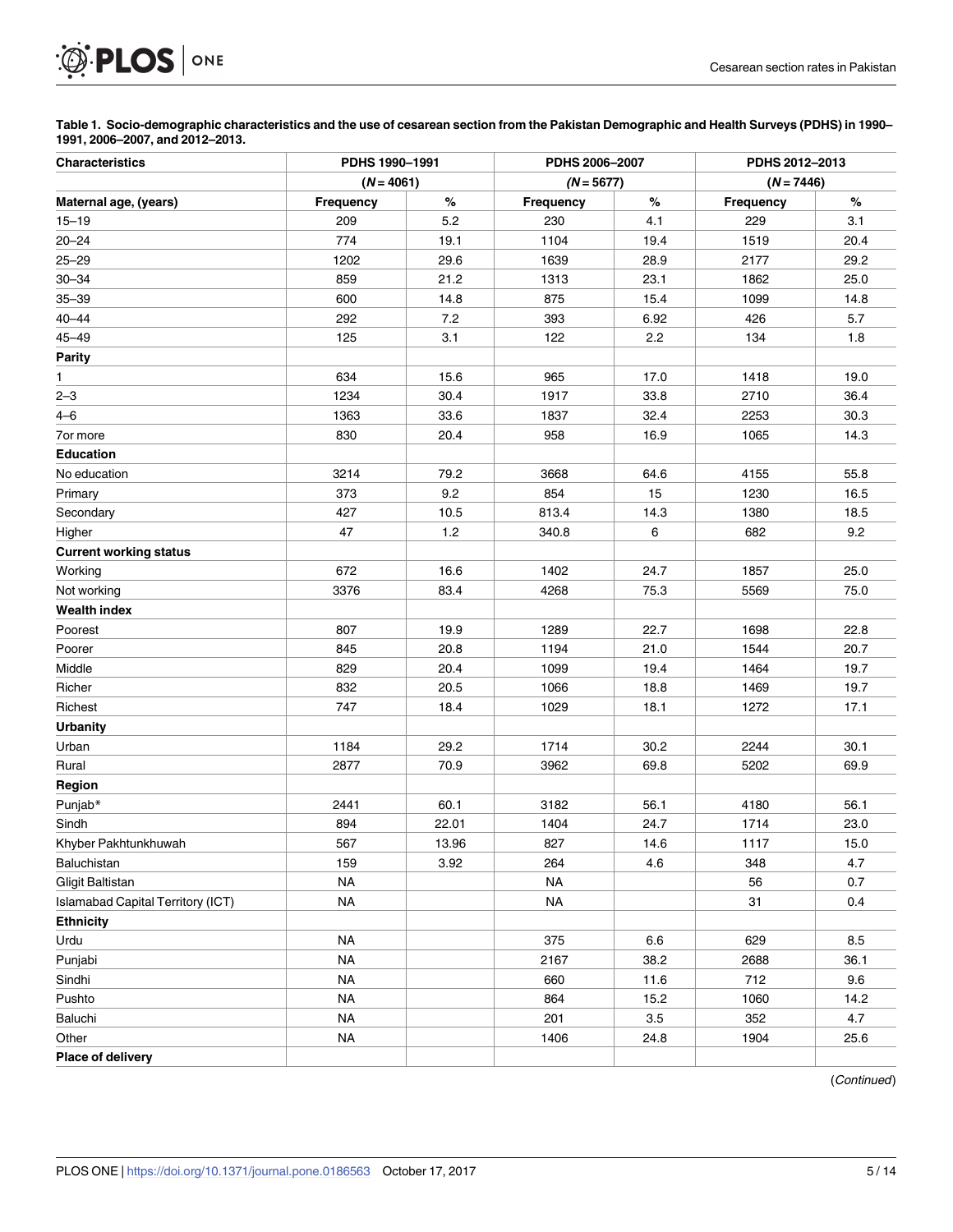#### <span id="page-5-0"></span>**Table 1.** (Continued)

| <b>Characteristics</b>  | PDHS 1990-1991 |      | PDHS 2006-2007   |      | PDHS 2012-2013<br>$(N = 7446)$ |      |
|-------------------------|----------------|------|------------------|------|--------------------------------|------|
| Maternal age, (years)   | $(N = 4061)$   |      | $(N = 5677)$     |      |                                |      |
|                         | Frequency      | %    | <b>Frequency</b> | %    | <b>Frequency</b>               | %    |
| Home                    | 3488           | 86.4 | 3545             | 62.4 | 3594                           | 48.3 |
| Public sector           | 294            | 7.3  | 652              | 11.5 | 1137                           | 15.3 |
| Private sector          | 253            | 6.3  | 1448             | 25.5 | 2703                           | 36.3 |
| Other                   | 4              | 0.1  | 2                | 0.0  | 4                              | 0.0  |
| <b>Cesarean section</b> |                |      |                  |      |                                |      |
| No                      | 3906           | 97.3 | 5193             | 91.5 | 6268                           | 84.3 |
| Yes                     | 108            | 2.7  | 482              | 8.5  | 1171                           | 15.8 |

\*The Islamabad Capital Territory was included in Punjab in the PDHS 1990–1991.

Total sample size may vary because of missing values in some categories.

Cesarean section was determined for the most recent birth of women aged 15–49 years who had a live birth five years preceding the surveys.

All percentages are weighted, so the absolute number of participants does not perfectly correspond to percentages.

NA: not available.

<https://doi.org/10.1371/journal.pone.0186563.t001>

was true for all three rounds of the PDHS. The C-section rates in the public and private sectors were 16.4% and 15.8%, respectively, in 1990–1991, 22.0% and 23.4%, respectively, in 2006– 2007, and 29.0% and 31.2%, respectively, in 2012–2013. Among the different ethnic groups based on language, the Urdu-speaking population showed a higher C-section rate with an increase from 16.9% in 2006–2007 to 28.6% in 2012–2013, whereas Pushto- speaking women showed no difference during the same time period. It is also interesting to note that working and not working women showed no difference in utilizing the C-section in the earlier survey; however, this variation extended with time. The proportion of not working women had a higher C-section rate than those who work in the later surveys.

As shown in [Table](#page-8-0) 3, age- and parity-adjusted C-section rates increased from 3.1% in 1990– 1991 to 14.9% in 2012–2013 representing almost a fivefold increase during 22 years. The greatest increase was seen in women with a higher educational level and those in the richest wealth quintile. Similar patterns of socioeconomic differences were observed in urban living women. Further, the extent of access to C-section between the province of Punjab and Baluchistan showed wide regional disparities with persistently high rates in Punjab (3.4%, 10.4% and 18.0% in 1990–1991, 2006–2007 and 2012–2013 respectively), as contrary to Baluchistan with persistently low rates (0.6%, 1.6% and 3.1% in 1990–1991, 2006–2007 and 2012–2013 respectively). However, the adjusted C-section rates in public and private health sector did not show any noticeable difference.

Age- and parity-adjusted odds ratios of C-section were estimated using logistic regression [\(Table](#page-9-0) 4). The odds of having a C-section increased with increasing level of education in all surveys. Similar patterns were found in wealth index. The likelihood of C-section was higher among women belonging to the richest group. In contrast, there was no significant difference in the odds of having a C-section between private and public health facilities in Pakistan.

#### **Discussion**

The purpose of this study was to examine the current status and trends in socioeconomic inequalities in C-section rates in Pakistan using data from the PDHS conducted during 1990 to 2013. The findings from our analysis showed that the overall C-section rates have increased remarkably during the study period (from 2.7% in 1990 to 15.8% in 2012–2013), with huge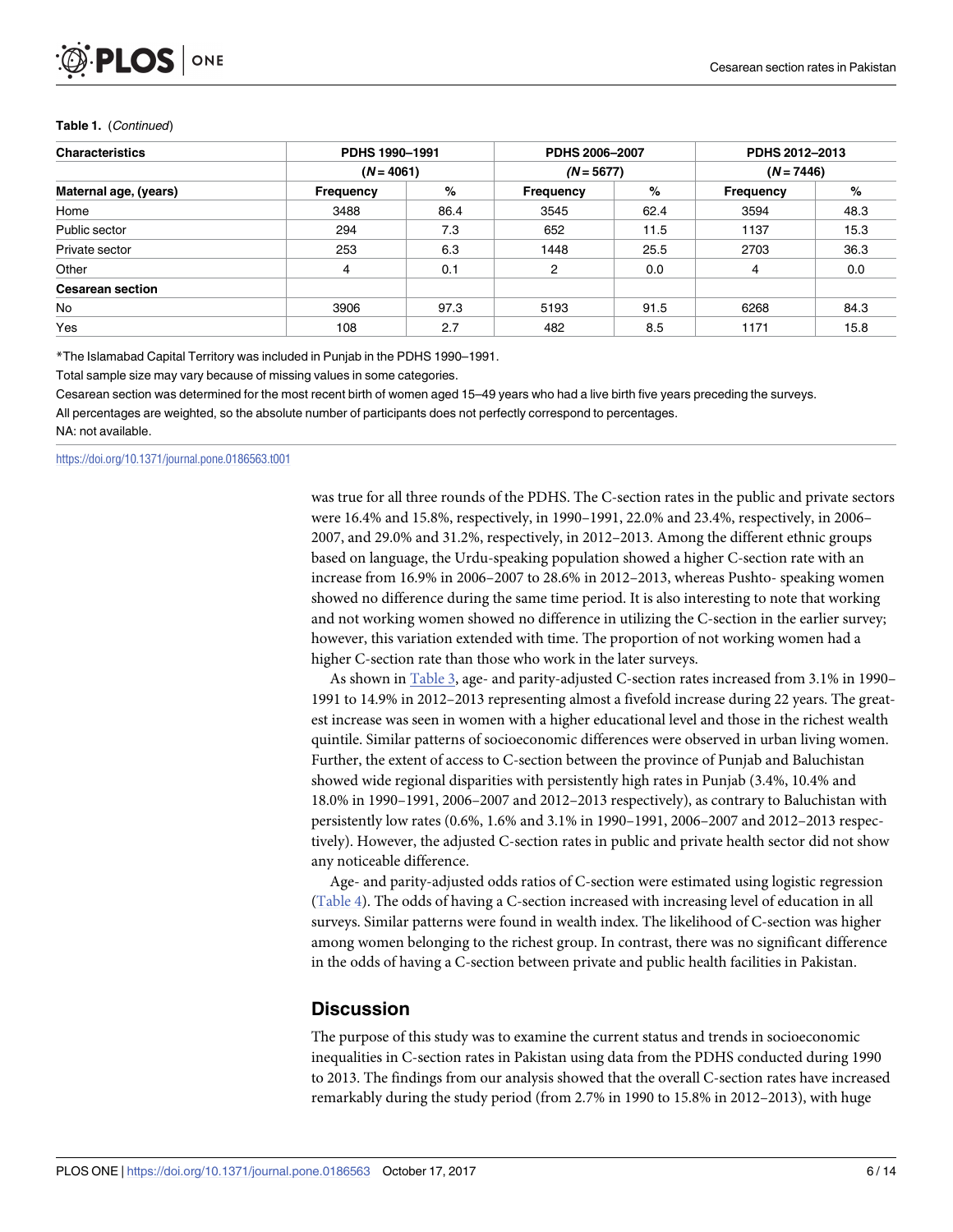<span id="page-6-0"></span>

[Table](#page-3-0) 2. Crude cesarean section rates (%) by socio-demographic characteristics from the Pakistan Demographic and Health Surveys (PDHS) in **1990–1991, 2006–2007, and 2012–2013.**

| <b>Characteristics</b>             | PDHS 1990-1991<br>PDHS 2006-2007 |               |       |                     | PDHS 2012-2013 |      |                     |           |      |
|------------------------------------|----------------------------------|---------------|-------|---------------------|----------------|------|---------------------|-----------|------|
|                                    | <b>Total births</b>              | $\mathsf{cs}$ | $\%$  | <b>Total births</b> | CS             | %    | <b>Total births</b> | <b>CS</b> | $\%$ |
| Total (N)                          | 4014                             | 108           | 2.7   | 5675                | 482            | 8.5  | 7439                | 1171      | 15.8 |
| Maternal age, (years)              |                                  |               |       |                     |                |      |                     |           |      |
| $15 - 19$                          | 208                              | 7             | 3.4   | 230                 | 17             | 7.3  | 228                 | 32        | 14.0 |
| $20 - 24$                          | 766                              | 26            | 3.3   | 1104                | 107            | 9.7  | 1518                | 259       | 17.0 |
| $25 - 29$                          | 1186                             | 40            | 3.3   | 1639                | 160            | 9.8  | 2174                | 353       | 16.3 |
| $30 - 34$                          | 848                              | 26            | 3.1   | 1312                | 104            | 7.9  | 1861                | 314       | 16.9 |
| $35 - 39$                          | 592                              | 8             | 1.4   | 874                 | 68             | 7.8  | 1098                | 167       | 15.2 |
| $40 - 44$                          | 289                              | 2             | 0.7   | 393                 | 25             | 6.3  | 426                 | 36        | 8.5  |
| $45 - 49$                          | 125                              | 0             | 0.0   | 122                 | $\overline{2}$ | 1.4  | 133                 | 10        | 7.2  |
| <b>Parity</b>                      |                                  |               |       |                     |                |      |                     |           |      |
| 1                                  | 622                              | 37            | 5.9   | 965                 | 155            | 16.1 | 1414                | 361       | 25.5 |
| $2 - 3$                            | 1226                             | 32            | 2.6   | 1916                | 217            | 11.3 | 2709                | 532       | 19.6 |
| $4 - 6$                            | 1347                             | 35            | 2.6   | 1836                | 83             | 4.5  | 2252                | 218       | 9.7  |
| 7 or more                          | 819                              | 5             | 0.6   | 957                 | 27             | 2.9  | 1064                | 60        | 5.7  |
| <b>Education</b>                   |                                  |               |       |                     |                |      |                     |           |      |
| No education                       | 3172                             | 42            | 1.3   | 3667                | 161            | 4.4  | 4153                | 313       | 7.5  |
| Primary                            | 370                              | 9             | 2.4   | 854                 | 91             | 10.7 | 1227                | 210       | 17.2 |
| Secondary                          | 425                              | 49            | 11.5  | 813                 | 148            | 18.2 | 1378                | 374       | 27.1 |
| Higher                             | 47                               | 9             | 18.6  | 340                 | 82             | 24.1 | 681                 | 274       | 40.3 |
| <b>Current working status</b>      |                                  |               |       |                     |                |      |                     |           |      |
| Working                            | 663                              | 16            | 2.5   | 1402                | 80             | 5.7  | 1856                | 184       | 9.9  |
| Not Working                        | 3340                             | 91            | 2.7   | 4266                | 402            | 9.4  | 5564                | 984       | 17.7 |
| <b>Wealth index</b>                |                                  |               |       |                     |                |      |                     |           |      |
| Poorest                            | 793                              | 7             | 0.9   | 1289                | 29             | 2.3  | 1698                | 94        | 5.5  |
| Poorer                             | 840                              | 13            | 1.5   | 1192                | 34             | 2.8  | 1541                | 108       | 7.0  |
| Middle                             | 811                              | 5             | 0.6   | 1098                | 69             | 6.3  | 1464                | 174       | 11.9 |
| Richer                             | 826                              | 20            | 2.5   | 1066                | 131            | 12.3 | 1466                | 346       | 23.6 |
| Richest                            | 744                              | 63            | 8.5   | 1029                | 219            | 21.3 | 1271                | 449       | 35.3 |
| <b>Urbanity</b>                    |                                  |               |       |                     |                |      |                     |           |      |
| Urban                              | 1174                             | 75            | 6.4   | 1714                | 243            | 14.1 | 2243                | 575       | 25.6 |
| Rural                              | 2840                             | 33            | $1.2$ | 3961                | 240            | 6.1  | 5196                | 597       | 11.5 |
| Region                             |                                  |               |       |                     |                |      |                     |           |      |
| Punjab*                            | 2424                             | 72            | 3.0   | 3182                | 335            | 10.5 | 4178                | 798       | 19.1 |
| Sindh                              | 873                              | 26            | 3.0   | 1404                | 111            | 7.9  | 1714                | 298       | 17.4 |
| Khyber Pakhtunkhwa                 | 564                              | 9             | 1.6   | 825                 | 33             | 3.9  | 1113                | 58        | 5.3  |
| Baluchistan                        | 153                              | $\mathbf{1}$  | 0.7   | 264                 | $\overline{4}$ | 1.7  | 348                 | 6         | 1.7  |
| <b>Gligit Baltistan</b>            | <b>NA</b>                        |               |       |                     |                |      | 56                  | 2         | 3.7  |
| <b>Islamabad Capital Territory</b> |                                  |               |       |                     |                |      | 31                  | 9         | 27.7 |
| <b>Ethnicity</b>                   |                                  |               |       |                     |                |      |                     |           |      |
| Urdu                               | <b>NA</b>                        |               |       | 375                 | 63             | 16.9 | 629                 | 180       | 28.6 |
| Punjabi                            | <b>NA</b>                        |               |       | 2167                | 253            | 11.7 | 2686                | 603       | 22.5 |
| Sindhi                             | <b>NA</b>                        |               |       | 660                 | 44             | 6.7  | 712                 | 102       | 14.4 |
| Pushto                             | <b>NA</b>                        |               |       | 863                 | 40             | 4.6  | 1057                | 49        | 4.6  |
| Baluchi                            | <b>NA</b>                        |               |       | 201                 | 9              | 4.5  | 352                 | 11        | 3.2  |
| Other                              | <b>NA</b>                        |               |       | 1405                | 72             | 5.1  | 1903                | 219       | 11.5 |

(Continued)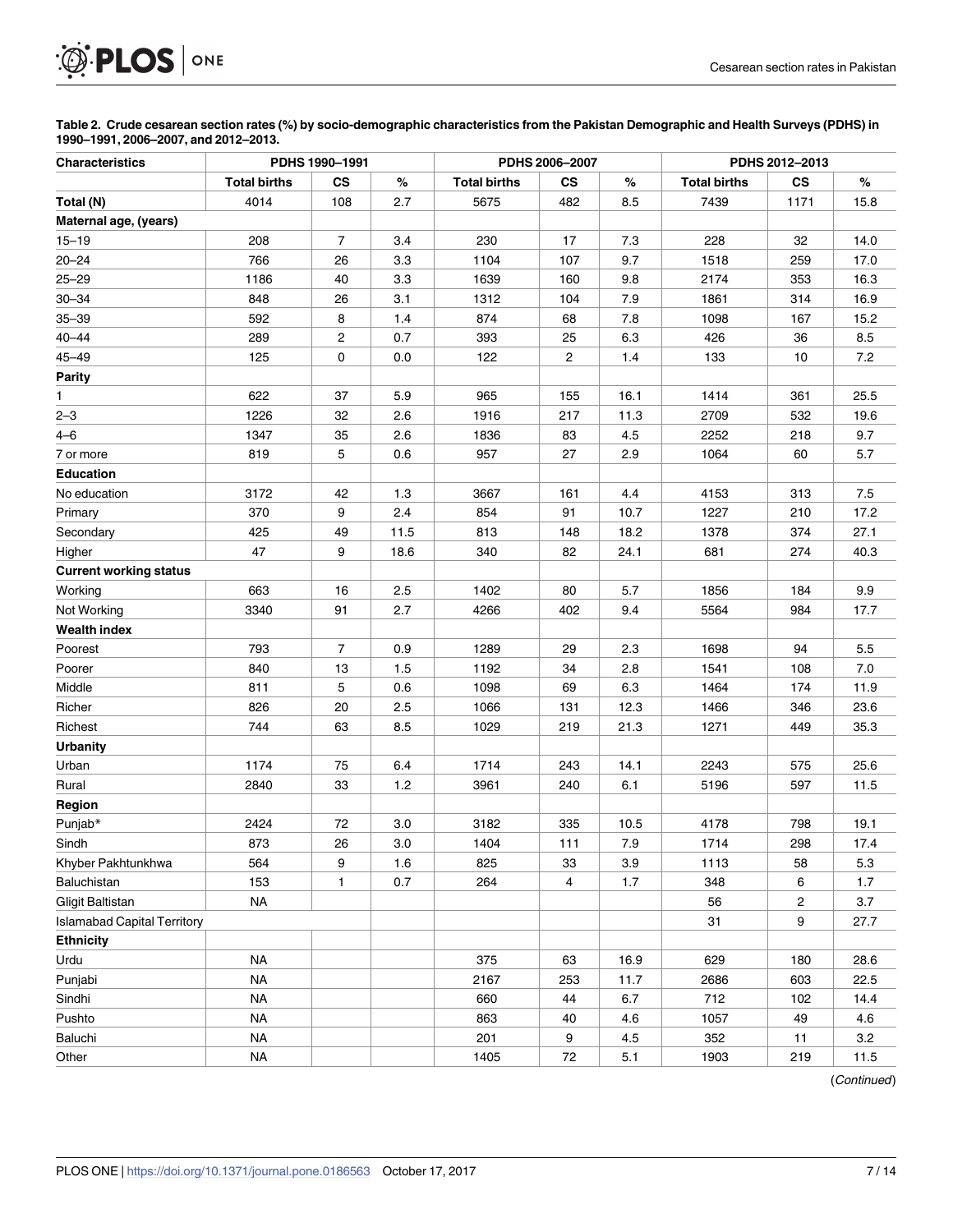<span id="page-7-0"></span>

#### **Table 2.** (Continued)

| <b>Characteristics</b><br>PDHS 1990-1991 |                     |           | PDHS 2006-2007 |                     |           | PDHS 2012-2013 |                     |           |      |
|------------------------------------------|---------------------|-----------|----------------|---------------------|-----------|----------------|---------------------|-----------|------|
|                                          | <b>Total births</b> | <b>CS</b> | %              | <b>Total births</b> | <b>CS</b> | %              | <b>Total births</b> | <b>CS</b> | %    |
| <b>Place of delivery</b>                 |                     |           |                |                     |           |                |                     |           |      |
| Home                                     | 3464                | 21        | 0.6            | 3545                | υ         | 0.0            | 3594                | 0         | 0.0  |
| Public sector                            | 294                 | 48        | 16.4           | 651                 | 143       | 22.0           | 1134                | 328       | 29.0 |
| Private sector                           | 252                 | 40        | 15.8           | 1448                | 339       | 23.4           | 2700                | 843       | 31.2 |
| Other                                    |                     |           | 0.0            | 2                   |           | 0.0            | 4                   | 0         | 0.0  |

\* The Islamabad Capital Territory was included in Punjab in the PDHS 1990–1991.

All percentages are weighted, so the absolute number of participants does not perfectly correspond to percentages. Cesarean section was determined for the most recent birth of women aged 15–49 years who had a live birth five years preceding the surveys.

NA: not available

<https://doi.org/10.1371/journal.pone.0186563.t002>

socioeconomic disparities within the country. We observed increases in absolute magnitude (percentage difference) of inequalities in C-section rates. Our results confirmed the findings of other studies identifying wide disparities in utilization of C-section in developing countries [\[12,](#page-11-0) [23–26\]](#page-12-0). The multivariable logistic regression indicated that area of residence, women's educational level and wealth index were strongly associated with having a C-section.

This rising trend in the C-section rates in Pakistan is consistent with observations from other developing countries  $[27-29]$ . Although the reasons behind this trend in developing countries are not fully understood, and are multifactorial [[30](#page-12-0)], they have been thoroughly analyzed in terms of demand-side and supply-side factors in the existing literature [\[31\]](#page-12-0). The demand-side factors include maternal characteristics, such as high education, and the maternal choice of having a C-section to avoid labor pains, or desire for taking more bed rest which is best possible in case of a cesarean delivery, while the supply-side factors are those driven by the health care system and health professionals, such as convenient scheduling, fear of litigation and profitability for both obstetricians and institutions [\[31–33\]](#page-12-0).

Pakistan has experienced an ongoing development in the socioeconomic and health sectors in recent decades [\[34\]](#page-12-0). Despite poverty, political instability, persistent income inequality, and being a victim of natural disasters and terrorism, Pakistan made substantial efforts in improving maternal and child health outcomes from 1990 to 2015 [\[34\]](#page-12-0). The Ministry of Health in Pakistan undertook safe motherhood initiatives as a priority in public health areas that resulted in increased skilled birth attendance, facility-based deliveries, and the provision of emergency obstetric care services in public health facilities [\[35\]](#page-12-0). Pakistan has a community health care workers program, 'National Program for Family Planning and Primary Health Care' known as the Lady Health Workers Program, since 1994; this program provides obstetric services at home at federal, provincial and district level, specifically to underserved and rural communities [\[36\]](#page-13-0). This program helped in provision of maternal and newborn healthcare through community health workers, made the accessibility to obstetric care possible for women's door steps [\[37\]](#page-13-0). These efforts might be attributed to the overall increase in C-section, followed by the improvement in access to maternity care. However, the current wave of terrorism and deadly attacks on polio teams and lady health workers are also of great concern in terms of whether these services run smoothly [\[38\]](#page-13-0).

It is interesting to note that in the earlier survey (PDHS1990-1991) the C-section rates were less than 2% in the poorest quintile, rural areas and women with no education, however, these rates improved in PDHS 2006–2007, after the global wave of efforts to reach the target of MDG 5 of reducing the maternal mortality rate and providing accessible emergency obstetric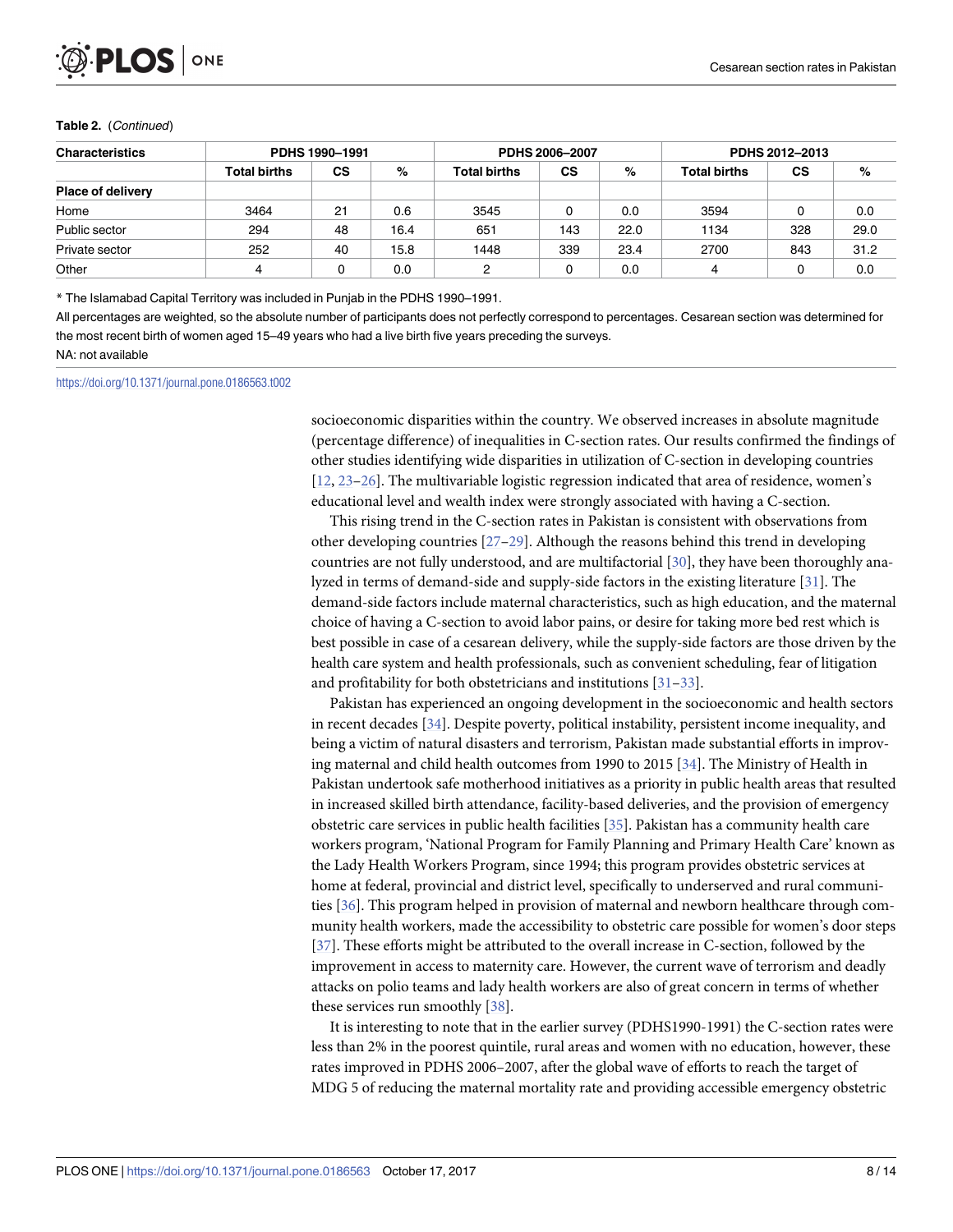| <b>Characteristics</b>                   | PDHS 1990-1991      | PDHS 2006-2007      | PDHS 2012-2013      |
|------------------------------------------|---------------------|---------------------|---------------------|
| Overall adjusted CS rates (%)            | $3.1(2.3 - 4.0)$    | $8.7(7.8-9.7)$      | 14.9 (13.5-16.3)    |
| <b>Education</b>                         |                     |                     |                     |
| No education                             | $1.7(1.0-2.4)$      | $5.3(4.4 - 6.2)$    | $8.3(7.0-9.7)$      |
| Primary                                  | $2.8(1.0 - 4.5)$    | $10.9(8.4 - 13.4)$  | 16.9 (13.9-19.9)    |
| Secondary                                | $11.6(7.9 - 15.3)$  | 17.2 (14.0–20.4)    | 25.2 (22.1-28.3)    |
| Higher                                   | $18.5(6.3 - 30.7)$  | $21.6(16.3 - 27.0)$ | 35.7 (31.1–40.3)    |
| <b>Current working status</b>            |                     |                     |                     |
| Working                                  | $3.1(2.2 - 4.0)$    | $9.4(8.3 - 10.5)$   | 16.3 (14.7–17.9)    |
| Not working                              | $3.0(1.5 - 4.5)$    | $6.8(5.2 - 8.3)$    | $10.9(8.7-13.2)$    |
| <b>Wealth index</b>                      |                     |                     |                     |
| Poorest                                  | $1.3(0.1 - 2.4)$    | $3.5(2.4 - 4.7)$    | $7.0(5.0-9.0)$      |
| Poorer                                   | $1.9(0.7 - 3.2)$    | $3.5(2.3 - 4.7)$    | $7.6(5.6 - 9.7)$    |
| Middle                                   | $1.0(0.3 - 1.7)$    | $7.1(5.4 - 8.8)$    | $11.6(9.1 - 14.2)$  |
| Richer                                   | $2.9(1.6-4.1)$      | 12.3 (10.0-14.5)    | 22.3 (19.3-25.2)    |
| Richest                                  | $8.8(6.6 - 11.0)$   | 20.1 (17.0-23.2)    | $32.4(28.3 - 36.5)$ |
| <b>Urbanity</b>                          |                     |                     |                     |
| Urban                                    | $6.8(5.1 - 8.5)$    | 13.6 (11.8-15.5)    | 23.1 (20.5-25.7)    |
| Rural                                    | $1.5(0.8 - 2.3)$    | $6.7(5.7 - 7.7)$    | $11.5(9.9-13.1)$    |
| Region                                   |                     |                     |                     |
| Punjab                                   | $3.4(2.2 - 4.5)$    | 10.4 (9.0–11.8)     | 18.0 (15.7–20.4)    |
| Sindh                                    | $3.5(2.3 - 4.7)$    | $8.7(7.2 - 10.2)$   | 16.4 (14.2-18.7)    |
| Khyber pakhtunkhuwah (KPK)               | $2.1(1.0-3.2)$      | $5.0(3.5-6.4)$      | $4.8(3.3 - 6.3)$    |
| <b>Baluchistan</b>                       | $0.6(0.0-1.3)$      | $1.6(0.3 - 2.9)$    | $3.1(1.6-4.5)$      |
| <b>Gligit Baltistan</b>                  | <b>NA</b>           | <b>NA</b>           | $4.1(2.2 - 6.1)$    |
| <b>Islamabad Capital Territory (ICT)</b> | NA                  | <b>NA</b>           | 23.4 (18.9-27.9)    |
| <b>Ethnicity</b>                         |                     |                     |                     |
| Urdu                                     | <b>NA</b>           | 16.3 (11.8-20.8)    | 25.5 (20.8-30.2)    |
| Punjabi                                  | <b>NA</b>           | 11.2 (9.5-12.9)     | 20.7 (17.9-23.5)    |
| Sindhi                                   | <b>NA</b>           | $7.7(5.5 - 9.9)$    | 14.5 (11.4-17.6)    |
| Pushto                                   | <b>NA</b>           | $5.6(4.1 - 7.2)$    | $4.8(3.4 - 6.1)$    |
| Baluchi                                  | <b>NA</b>           | $4.7(0.0 - 9.6)$    | $4.7(1.5 - 7.9)$    |
| Other                                    | <b>NA</b>           | $6.2(4.6 - 7.8)$    | 12.0 (9.9–14.2)     |
| Place of delivery*                       |                     |                     |                     |
| Public sector                            | 16.3 (11.4-21.2)    | 21.7 (18.0–25.3)    | 27.7 (24.2–31.2)    |
| Private sector                           | $15.8(10.1 - 21.5)$ | 22.4 (19.8-25.1)    | 29.5 (26.7-32.2)    |
| Other                                    | $0.2(-1.1-1.6)$     | $1.8(-2.2 - 5.7)$   | $0.7(-4.3 - 5.7)$   |

<span id="page-8-0"></span>**[Table](#page-5-0) 3. Maternal age- and parity-adjusted cesarean section (CS) rates (%) from the Pakistan Demographic and Health Surveys (PDHS) in 1990–1991, 2006–2007, and 2012–2013.**

\*Home deliveries were excluded from the analysis.

Cesarean section was determined for the most recent birth of women aged 15–49 years who had a live birth five years preceding the surveys. The study samples of PDHS 2012–2013 ( $N = 7439$ ) was used as the standard population in the direct standardization.

NA: not available.

<https://doi.org/10.1371/journal.pone.0186563.t003>

care to the poor and to rural areas. Still, the current PDHS survey revealed extremely large regional variations. At one extreme is the province of Baluchistan, the most underdeveloped province of Pakistan, where the C-section rates were extremely low in all three surveys which clearly showed the unavailability of life-saving obstetrical services in this region. Studies have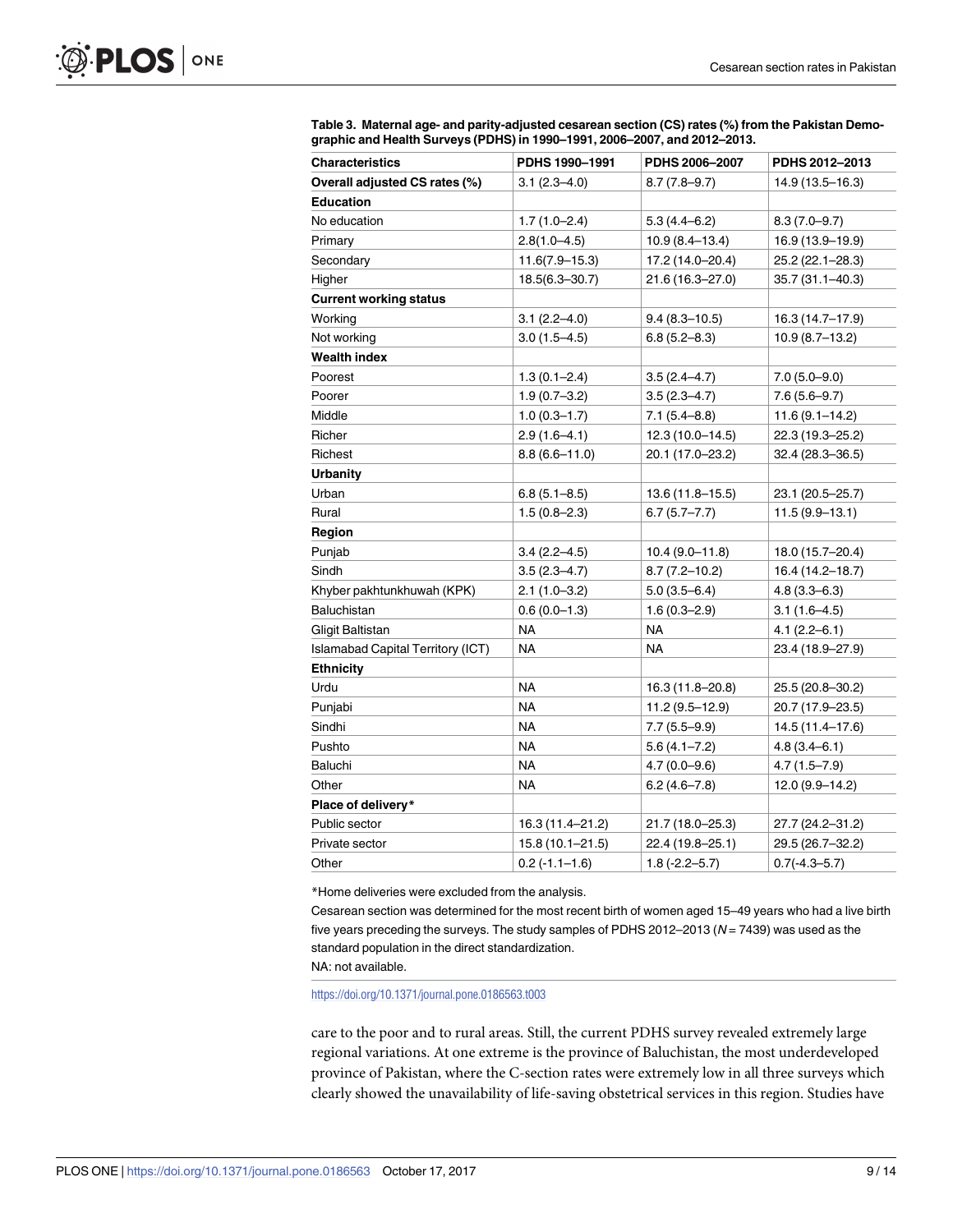# <span id="page-9-0"></span>PLOS ONE

[Table](#page-5-0) 4. Maternal age- and parity-adjusted odd ratios of cesarean section from the Pakistan Demographic and Health Surveys (PDHS) in 1990-**1991, 2006–2007, and 2012–2013.**

| <b>Characteristics</b>                   | PDHS 1990-1991       | PDHS 2006-2007      | PDHS 2012-2013       |  |  |
|------------------------------------------|----------------------|---------------------|----------------------|--|--|
| Women's education                        |                      |                     |                      |  |  |
| No education                             | 1.00 (Reference)     | 1.00 (Reference)    | 1.00 (Reference)     |  |  |
| Primary                                  | 1.74 (0.78-3.88)     | $2.37(1.67 - 3.37)$ | $2.35(1.79 - 3.08)$  |  |  |
| Secondary                                | 8.55 (4.93-4.86)     | $3.91(2.79 - 5.46)$ | $3.70(2.87 - 4.77)$  |  |  |
| Higher                                   | 14.20 (5.63-35.80)   | $4.66(3.18 - 6.82)$ | $5.60(4.19 - 7.49)$  |  |  |
| <b>Working status</b>                    |                      |                     |                      |  |  |
| Working                                  | 1.00 (Reference)     | 1.00 (Reference)    | 1.00 (Reference)     |  |  |
| Not working                              | $1.05(0.61 - 1.83)$  | $1.52(1.11 - 2.07)$ | $1.65(1.24 - 2.21)$  |  |  |
| <b>Wealth index</b>                      |                      |                     |                      |  |  |
| Poorest                                  | 1.00 (Reference)     | 1.00 (Reference)    | 1.00 (Reference)     |  |  |
| Poorer                                   | $1.84(0.44 - 7.71)$  | $1.13(0.63 - 2.0)$  | $1.19(0.75 - 1.90)$  |  |  |
| Middle                                   | $0.75(0.16 - 3.48)$  | $2.69(1.60 - 4.52)$ | $2.00(1.30 - 3.09)$  |  |  |
| Richer                                   | 2.95 (0.79-10.98)    | $5.13(3.12 - 8.45)$ | $4.33(2.94 - 6.38)$  |  |  |
| Richest                                  | 10.57 (3.09-36.20)   | 8.78 (5.30-14.53)   | $6.85(4.57 - 10.25)$ |  |  |
| <b>Urbanity</b>                          |                      |                     |                      |  |  |
| Rural                                    | 1.00 (Reference)     | 1.00 (Reference)    | 1.00 (Reference)     |  |  |
| Urban                                    | $6.01(3.37 - 10.72)$ | $2.29(1.83 - 2.86)$ | $2.28(1.84 - 2.83)$  |  |  |
| Region                                   |                      |                     |                      |  |  |
| Balochistan                              | 1.00 (Reference)     | 1.00 (Reference)    | 1.00 (Reference)     |  |  |
| Punjab                                   | 10.37 (1.99-54.09)   | 7.08 (3.33-15.06)   | 12.19 (6.13-24.21)   |  |  |
| Sind                                     | 10.98 (2.10-57.32)   | $5.78(1.22 - 6.35)$ | 10.97 (5.52-21.81)   |  |  |
| Khyber pakhtunkwa (KPK)                  | 5.79 (1.01-33.23)    | 2.78 (1.22-6.35)    | $2.86(1.41 - 5.83)$  |  |  |
| Gilgit Baltistan                         | <b>NA</b>            | <b>NA</b>           | 2.14 (0.86-5.33)     |  |  |
| <b>Islamabad Capital Territory (ICT)</b> | <b>NA</b>            | <b>NA</b>           | 15.84 (7.80-32.17)   |  |  |
| <b>Ethnicity</b>                         |                      |                     |                      |  |  |
| Baluchi                                  | <b>NA</b>            | 1.00 (Reference)    | 1.00 (Reference)     |  |  |
| Urdu                                     | <b>NA</b>            | 4.03 (1.20-13.52)   | $9.08(2.68 - 30.73)$ |  |  |
| Punjabi                                  | <b>NA</b>            | 2.58 (0.76-8.79)    | 7.15 (2.15 - 23.75)  |  |  |
| Sindhi                                   | <b>NA</b>            | 1.76 (0.48-5.78)    | 4.75 (1.42-15.83)    |  |  |
| Pushto                                   | <b>NA</b>            | 1.12 (0.33-3.82)    | $1.32(0.39 - 4.44)$  |  |  |
| Other                                    |                      | 1.25 (0.37-4.26)    | $3.73(1.10 - 12.58)$ |  |  |
| Place of delivery*                       |                      |                     |                      |  |  |
| Public sector                            | 1.00 (Reference)     | 1.00 (Reference)    | 1.00 (Reference)     |  |  |
| Private sector                           | $0.99(0.54 - 1.8)$   | $1.00(0.76 - 1.23)$ | $1.08(0.87 - 1.34)$  |  |  |

\*Home deliveries were excluded from the analysis.

Cesarean section was determined for the most recent birth of women aged 15–49 years who had a live birth five years preceding the surveys. NA: not available.

<https://doi.org/10.1371/journal.pone.0186563.t004>

shown that the most common reasons for the low coverage of C-sections were the unavailability of life-saving obstetrics services, insufficient provision of medicines and equipment in the available emergency obstetric health units, long distances from the basic health units, and the lack of skilled birth attendants [\[39,](#page-13-0) [40\]](#page-13-0). Unfortunately, all these factors may be equally responsible for this situation in Baluchistan, where long distances and mountainous landscapes without roads or proper transportation may well cause a huge geographic barrier in access to emergency obstetric care. Simultaneously, the lack of skilled birth attendants has also been reported in most urban and poor areas of Baluchistan [\[41\]](#page-13-0). At the other extreme is Islamabad,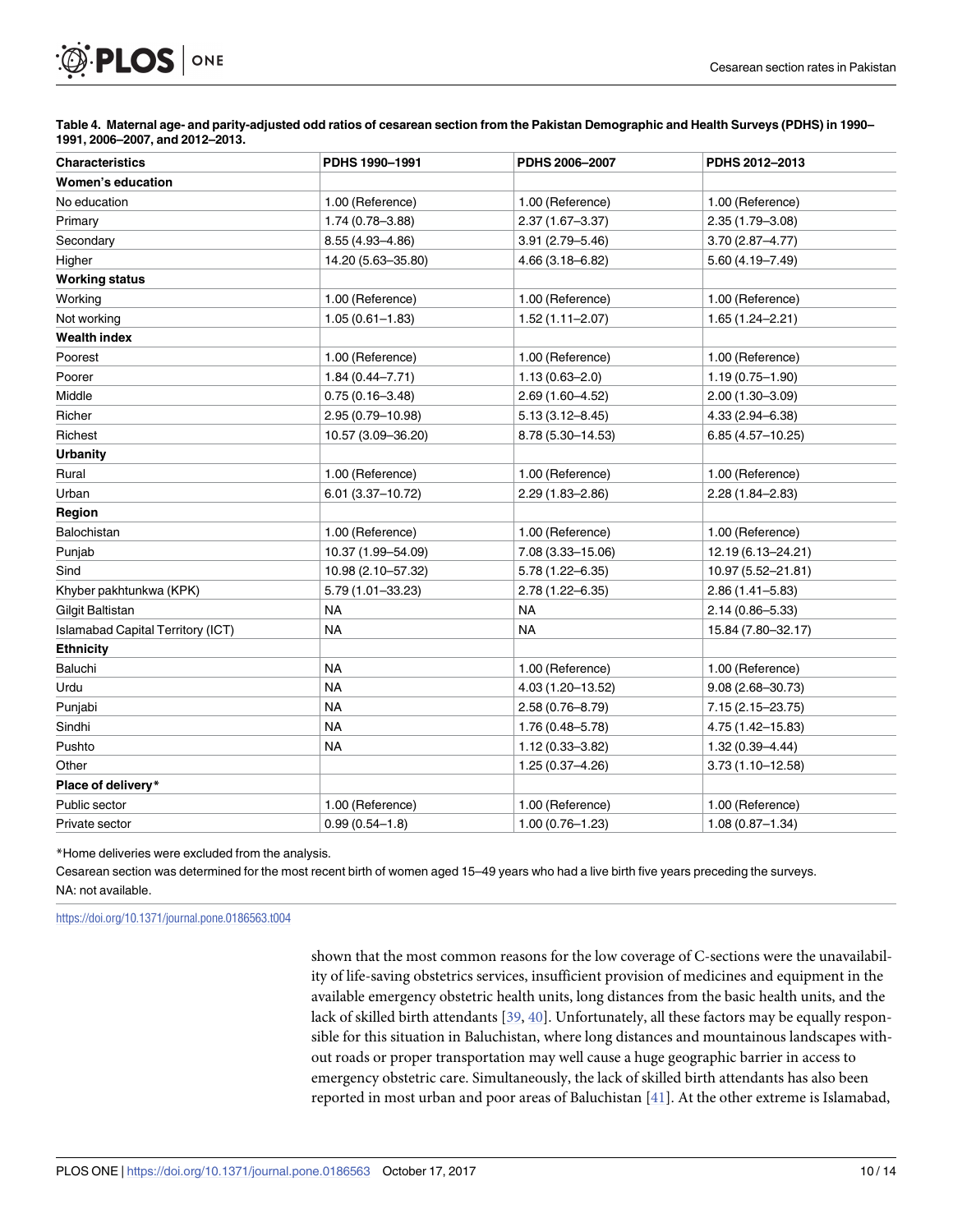<span id="page-10-0"></span>the capital of Pakistan, a modern and developed city in a developing country, where the C-section rate was significantly higher, at 28% in the most recent survey; this may be attributed to the more prominent socioeconomic profile of women, as well as to the easy accessibility and availability of medical facilities. This study also found noticeable ethnic inequalities in C-section rates in Pakistan. Urdu-speaking women had higher C-section rates than other women in ethnic groups, presumably because they were more likely to be educated and professional women and to live in Karachi, where emergency obstetric services are easily available. In the above context, Pakistan has dual challenges regarding C-sections rates; to monitor the overuse in advanced areas and to provide an equitable access to emergency obstetrics care to all women in all provinces.

Consistent with other prior studies [\[13](#page-11-0), [42](#page-13-0), [43](#page-13-0)], our findings showed that the women belong to the poorest households and from the rural areas had lower C-section rates than their counterparts in all study periods. The existing data have identified poverty as an important factor responsible for the low utilization of C-section in those women.

This study also highlighted education as a strong predictor of a high C-section rate, consistent with other studies in developing countries [\[27\]](#page-12-0). As education is directly linked with women's autonomy, more highly educated women can make their own decision to choose to give birth through a C-section. However, high education is not always positively associated with the likelihood of having a C-section. Evidence showed a negative attitude of highly educated women towards C-section in South Korea [\[20\]](#page-12-0), probably because education provides information on health promoting behaviour, more educated women have more knowledge about the risk of unnecessry C-section.

This study showed no significant differences in the C-section rates between public and private health facilities, as confirmed by existing data reporting similar findings [[22](#page-12-0)]. This reflects the referral of complicated obstetric cases from traditional birth attendants, lady health workers, and private health facilities to public hospitals.

Although this study used high-quality, standardized, and nationally representative DHS data that facilitated comparability across populations over time, it does have some limitations. First, our analysis was restricted to the last birth, which occurred during the five years preceding the survey. Second, this study lacks information regarding the clinical indications for C-sections.

#### **Conclusion**

The main finding of this study was an overall increasing trend and unequal coverage of C-sections in Pakistan, with lower rates among the less educated, the poorest socioeconomic stratum and rural areas, and higher rates in women with higher education, women from the richest socioeconomic stratum and from the urban areas. Further research is recommended to explore the future trends in the magnitude of these inequalities. Active and enhanced involvement of the policy sector is essential to strengthen universal health coverage and equity in maternal healthcare. To improve maternal health, routine monitoring and evaluation of the provision of emergency obstetric services are needed to address the underuse of C-section in poor and rural areas and overuse in rich and urban areas.

#### **Supporting information**

**S1 [Table.](http://www.plosone.org/article/fetchSingleRepresentation.action?uri=info:doi/10.1371/journal.pone.0186563.s001) Selected socio-demographic and health indicators of Pakistan.** (DOCX)

**S2 [Table.](http://www.plosone.org/article/fetchSingleRepresentation.action?uri=info:doi/10.1371/journal.pone.0186563.s002) Demographic profiles of the eligible women, who participated in the surveys.** (DOCX)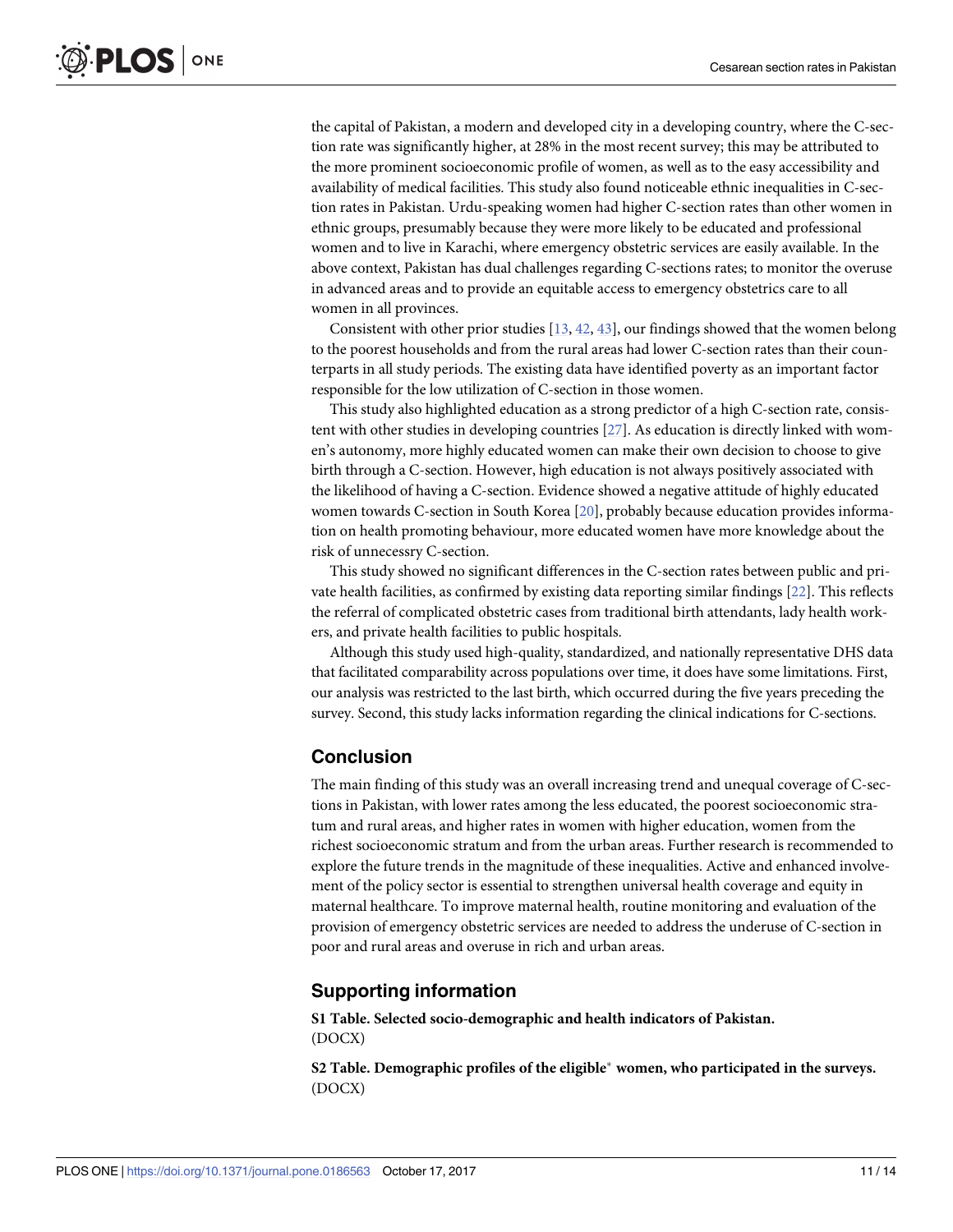#### <span id="page-11-0"></span>**Author Contributions**

**Conceptualization:** Sarwat Mumtaz.

**Data curation:** Sarwat Mumtaz.

**Formal analysis:** Sarwat Mumtaz, Jinwook Bahk.

**Investigation:** Sarwat Mumtaz.

**Methodology:** Sarwat Mumtaz.

**Supervision:** Young-Ho Khang.

**Validation:** Young-Ho Khang.

**Writing – original draft:** Sarwat Mumtaz.

**Writing – review & editing:** Jinwook Bahk, Young-Ho Khang.

#### **References**

- **[1](#page-1-0).** Nations U. Transforming our world: The 2030 agenda for sustainable development. New York: United Nations, Department of Economic and Social Affairs. 2015. Avalible at: [https://sustainabledevelopment.](https://sustainabledevelopment.un.org/post2015/transformingourworld) [un.org/post2015/transformingourworld](https://sustainabledevelopment.un.org/post2015/transformingourworld). Accessed 5 January 2016.
- **[2](#page-1-0).** Alkema L, Chou D, Hogan D, Zhang S, Moller A-B, Gemmill A, et al. Global, regional, and national levels and trends in maternal mortality between 1990 and 2015, with scenario-based projections to 2030: a systematic analysis by the UN Maternal Mortality Estimation Inter-Agency Group. The Lancet. 2016; 387:462–474.
- **[3](#page-1-0).** World Health Organization, UNICEF. Trends in maternal mortality: 1990–2015: estimates from WHO, UNICEF, UNFPA, World Bank Group and the United Nations Population Division. Avalible at: [http://](http://apps.who.int/iris/bitstream/10665/194254/1/9789241565141_eng.pdf) [apps.who.int/iris/bitstream/10665/194254/1/9789241565141\\_eng.pdf.](http://apps.who.int/iris/bitstream/10665/194254/1/9789241565141_eng.pdf) Accessed 12 March 2017.
- **[4](#page-1-0).** Miller S, Abalos E, Chamillard M, Ciapponi A, Colaci D, Comande´ D, et al. Beyond too little, too late and too much, too soon: a pathway towards evidence-based, respectful maternity care worldwide. The Lancet. 2016; 388:2176–2192.
- **[5](#page-1-0).** Hammonds R, Ooms G. The emergence of a global right to health norm–the unresolved case of universal access to quality emergency obstetric care. BMC Int Health Hum Rights. 2014; 14:4. [https://doi.org/](https://doi.org/10.1186/1472-698X-14-4) [10.1186/1472-698X-14-4](https://doi.org/10.1186/1472-698X-14-4) PMID: [24576008](http://www.ncbi.nlm.nih.gov/pubmed/24576008)
- **[6](#page-1-0).** Bailey P, Lobis S, Maine D, Fortney J. Monitoring emergency obstetric care: a handbook: World Health Organization; 2009.
- **[7](#page-1-0).** Chalmers B. WHO appropriate technology for birth revisited. BJOG: Br J Obstet Gynaecol. 1992; 99:709–710.
- **[8](#page-1-0).** Betra´n AP, Merialdi M, Lauer JA, Bing-Shun W, Thomas J, Van Look P, et al. Rates of caesarean section: analysis of global, regional and national estimates. Paediatr Perinat Epidemiol. 2007; 21:98–113. <https://doi.org/10.1111/j.1365-3016.2007.00786.x> PMID: [17302638](http://www.ncbi.nlm.nih.gov/pubmed/17302638)
- **[9](#page-1-0).** Ronsmans C, Graham WJ. Maternal mortality: who, when, where, and why. The Lancet. 2006; 368:1189–1200.
- **[10](#page-1-0).** World Health Organization. WHO Statement on Caesarean Section Rates. Geneva: World Health Organization, 2015. WHO/RHR/15.02.
- **[11](#page-1-0).** Kunst AE, Houweling T. A global picture of poor-rich differences in the utilisation of delivery care. Safe motherhood strategies: a review of the evidence. 2001. Avalible at: [http://dspace.itg.be/bitstream/](http://dspace.itg.be/bitstream/handle/10390/2662/2001shsop0295.pdf?sequence=2) [handle/10390/2662/2001shsop0295.pdf?sequence=2](http://dspace.itg.be/bitstream/handle/10390/2662/2001shsop0295.pdf?sequence=2). Accessed 14 March 2017.
- **[12](#page-1-0).** Cavallaro FL, Cresswell JA, Franca GV, Victora CG, Barros AJ, Ronsmans C. Trends in caesarean delivery by country and wealth quintile: cross-sectional surveys in southern Asia and sub-Saharan Africa. Bull World Health Organ. 2013; 91:914–922D. <https://doi.org/10.2471/BLT.13.117598> PMID: [24347730](http://www.ncbi.nlm.nih.gov/pubmed/24347730)
- **[13](#page-1-0).** Long Q, Kempas T, Madede T, Klemetti R, Hemminki E. Caesarean section rates in Mozambique. BMC Pregnancy Childbirth. 2015; 15:253. <https://doi.org/10.1186/s12884-015-0686-x> PMID: [26459290](http://www.ncbi.nlm.nih.gov/pubmed/26459290)
- **[14](#page-1-0).** Houweling TA, Ronsmans C, Campbell OM, Kunst AE. Huge poor-rich inequalities in maternity care: an international comparative study of maternity and child care in developing countries. Bull World Health Organ. 2007; 85:745–754. <https://doi.org/10.2471/BLT.06.038588> PMID: [18038055](http://www.ncbi.nlm.nih.gov/pubmed/18038055)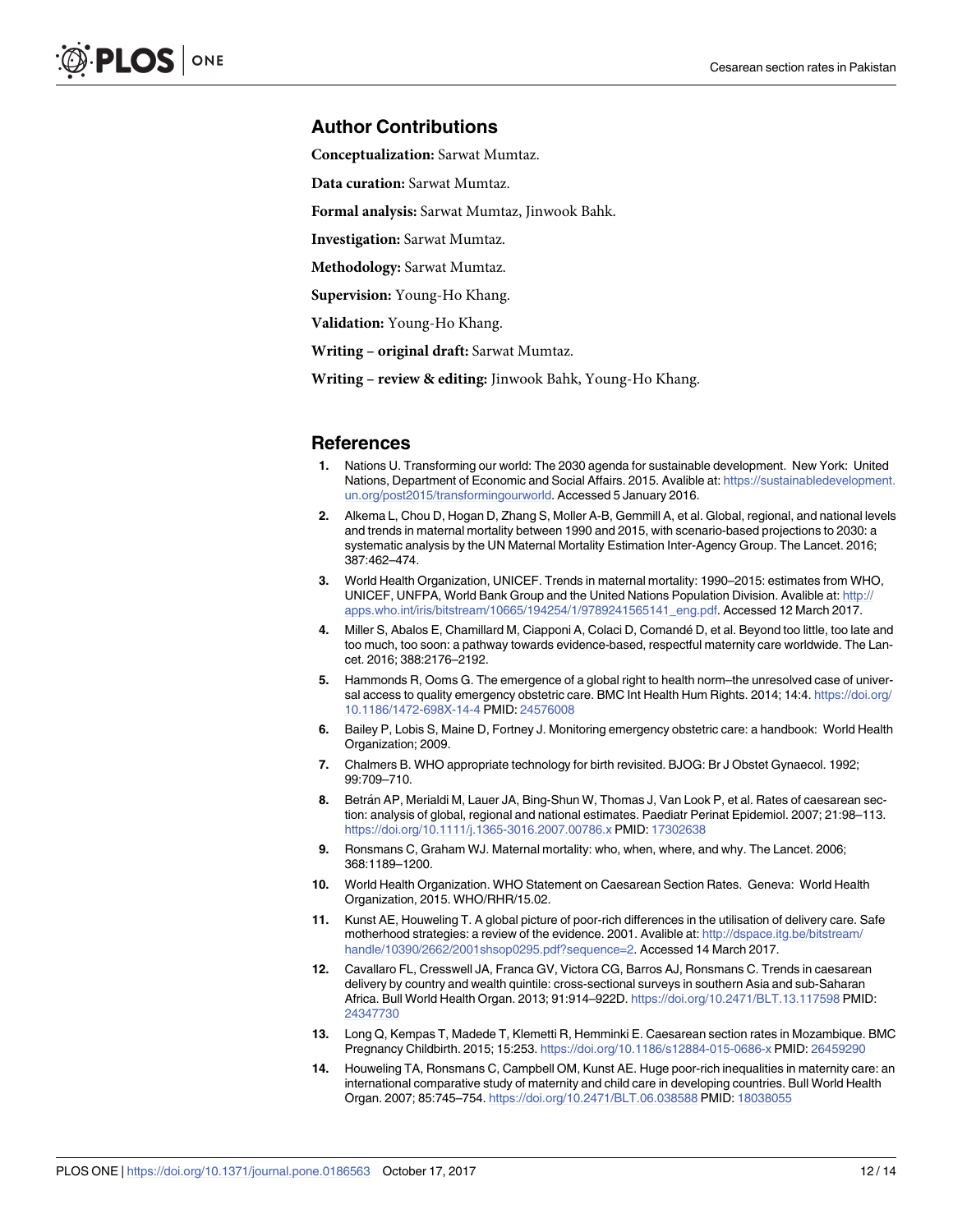- <span id="page-12-0"></span>**[15](#page-1-0).** Bongaarts J. WHO, UNICEF, UNFPA, World Bank Group, and United Nations Population Division Trends in Maternal Mortality: 1990 to 2015 Geneva: World Health Organization, 2015. Population and Development Review. 2016; 42:726.
- **[16](#page-1-0).** Pasha O, Saleem S, Ali S, Goudar SS, Garces A, Esamai F, et al. Maternal and newborn outcomes in Pakistan compared to other low and middle income countries in the Global Network's Maternal Newborn Health Registry: an active, community-based, pregnancy surveillance mechanism. Reprod Health. 2015; 12:S15. <https://doi.org/10.1186/1742-4755-12-S2-S15> PMID: [26062610](http://www.ncbi.nlm.nih.gov/pubmed/26062610)
- **[17](#page-1-0).** Mahmood N, Bashir S. Applying an equity lens to maternal health care practices in Pakistan. Working Papers & Research Reports. 2012;2012. Avalible at: [http://workspace.unpan.org/sites/Internet/](http://workspace.unpan.org/sites/Internet/Documents/UNPAN93346.pdf) [Documents/UNPAN93346.pdf](http://workspace.unpan.org/sites/Internet/Documents/UNPAN93346.pdf). Accessed 5 December 2016.
- **[18](#page-1-0).** Khang Y-H, Yun S-C, Lynch JW. Monitoring trends in socioeconomic health inequalities: it matters how you measure. BMC Public Health. 2008; 8:66. <https://doi.org/10.1186/1471-2458-8-66> PMID: [18284701](http://www.ncbi.nlm.nih.gov/pubmed/18284701)
- **[19](#page-1-0).** Silal SP, Penn-Kekana L, Harris B, Birch S, McIntyre D. Exploring inequalities in access to and use of maternal health services in South Africa. BMC Health Serv Res. 2012; 12:120. [https://doi.org/10.1186/](https://doi.org/10.1186/1472-6963-12-120) [1472-6963-12-120](https://doi.org/10.1186/1472-6963-12-120) PMID: [22613037](http://www.ncbi.nlm.nih.gov/pubmed/22613037)
- **[20](#page-1-0).** Lee SI, Khang YH, Yun S, Jo MW. Rising rates, changing relationships: caesarean section and its correlates in South Korea, 1988–2000. BJOG: Br J Obstet Gynaecol. 2005; 112:810–819.
- **[21](#page-1-0).** Nazir S. Determinants of Cesarean Deliveries in Pakistan. Pakistan Institute of Development Economics, 2015. Avalible at: [http://www.pide.org.pk/pdf/Working%20Paper/WorkingPaper-122.pdf.](http://www.pide.org.pk/pdf/Working%20Paper/WorkingPaper-122.pdf) Accessed 3 May 2016.
- **[22](#page-1-0).** Sepehri A, Guliani H. Regional Gradients in Institutional Cesarean Delivery Rates: Evidence from Five Countries in Asia. Birth. 2017; 44:11–20. <https://doi.org/10.1111/birt.12265> PMID: [27874197](http://www.ncbi.nlm.nih.gov/pubmed/27874197)
- **[23](#page-2-0).** Collin SM, Anwar I, Ronsmans C. A decade of inequality in maternity care: antenatal care, professional attendance at delivery, and caesarean section in Bangladesh (1991–2004). Int J Equity Health.2007; 6:9. <https://doi.org/10.1186/1475-9276-6-9> PMID: [17760962](http://www.ncbi.nlm.nih.gov/pubmed/17760962)
- **24.** Betran AP, Ye J, Moller AB, Zhang J, Gumezoglu AM, Torloni MR. The increasing trend in cesarean section rates: Global, regional, and national estimates: 1990–2014. PLoS One. 2016; 11: e0148343. <https://doi.org/10.1371/journal.pone.0148343> PMID: [26849801](http://www.ncbi.nlm.nih.gov/pubmed/26849801)
- **25.** Zere E, Suehiro Y, Arifeen A, Moonesinghe L, Chanda SK, Kirigia JM. Equity in reproductive and maternal health services in Bangladesh. Int J Equity Health. 2013; 12:90. [https://doi.org/10.1186/1475-9276-](https://doi.org/10.1186/1475-9276-12-90) [12-90](https://doi.org/10.1186/1475-9276-12-90) PMID: [24228997](http://www.ncbi.nlm.nih.gov/pubmed/24228997)
- **[26](#page-7-0).** Neuman M, Alcock G, Azad K, Kuddus A, Osrin D, More NS, et al. Prevalence and determinants of caesarean section in private and public health facilities in underserved South Asian communities: crosssectional analysis of data from Bangladesh, India and Nepal. BMJ Open. 2014; 4:e005982. [https://doi.](https://doi.org/10.1136/bmjopen-2014-005982) [org/10.1136/bmjopen-2014-005982](https://doi.org/10.1136/bmjopen-2014-005982) PMID: [25550293](http://www.ncbi.nlm.nih.gov/pubmed/25550293)
- **[27](#page-7-0).** Gebremedhin S. Trend and socio-demographic differentials of Caesarean section rate in Addis Ababa, Ethiopia: analysis based on Ethiopia demographic and health surveys data. Reprod Health. 2014; 11:14. <https://doi.org/10.1186/1742-4755-11-14> PMID: [24563907](http://www.ncbi.nlm.nih.gov/pubmed/24563907)
- **28.** Khan MN, Islam MM, Shariff AA, Alam MM, Rahman MM. Socio-demographic predictors and average annual rates of caesarean section in Bangladesh between 2004 and 2014. PloS one. 2017; 12: e0177579. <https://doi.org/10.1371/journal.pone.0177579> PMID: [28493956](http://www.ncbi.nlm.nih.gov/pubmed/28493956)
- **[29](#page-7-0).** Sharma G. The changing paradigm of labour and childbirth in Indian cities: an enquiry into increasing rates of caesarean deliveries. Int J Epidemiol. 2016; 45:1390–1393. <https://doi.org/10.1093/ije/dyw119> PMID: [27313165](http://www.ncbi.nlm.nih.gov/pubmed/27313165)
- **[30](#page-7-0).** Ghosh S, James K. Levels and trends in caesarean births: cause for concern? Economic and political weekly.2010:19–22.
- **[31](#page-7-0).** Leone T. Demand and supply factors affecting the rising overmedicalization of birth in India. Int J Gynaecol Obstet. 2014; 127:157–162. <https://doi.org/10.1016/j.ijgo.2014.05.018> PMID: [25064013](http://www.ncbi.nlm.nih.gov/pubmed/25064013)
- **32.** Ecker J. Elective cesarean delivery on maternal request. JAMA. 2013; 309:1930–1936. [https://doi.org/](https://doi.org/10.1001/jama.2013.3982) [10.1001/jama.2013.3982](https://doi.org/10.1001/jama.2013.3982) PMID: [23652524](http://www.ncbi.nlm.nih.gov/pubmed/23652524)
- **[33](#page-7-0).** Ahmed S, Khan MM. A maternal health voucher scheme: what have we learned from the demand-side financing scheme in Bangladesh? Health Policy Plan. 2011; 26:25–32. [https://doi.org/10.1093/heapol/](https://doi.org/10.1093/heapol/czq015) [czq015](https://doi.org/10.1093/heapol/czq015) PMID: [20375105](http://www.ncbi.nlm.nih.gov/pubmed/20375105)
- **[34](#page-7-0).** Bank W. Health Nutrition and Population Statistics [updated (16-Dec-2016)]. Available at: [http://data.](http://data.worldbank.org/data-catalog/health-nutrition-and-population-statistics) [worldbank.org/data-catalog/health-nutrition-and-population-statistics.](http://data.worldbank.org/data-catalog/health-nutrition-and-population-statistics) Accessed 14 February 2017.
- **[35](#page-7-0).** Demographic P. Health Survey 2006–2007 [Preliminary report]. National Institute of Population Studies, Islamabad, Pakistan Columbia MA: IRD/Macro International. 2007:25.